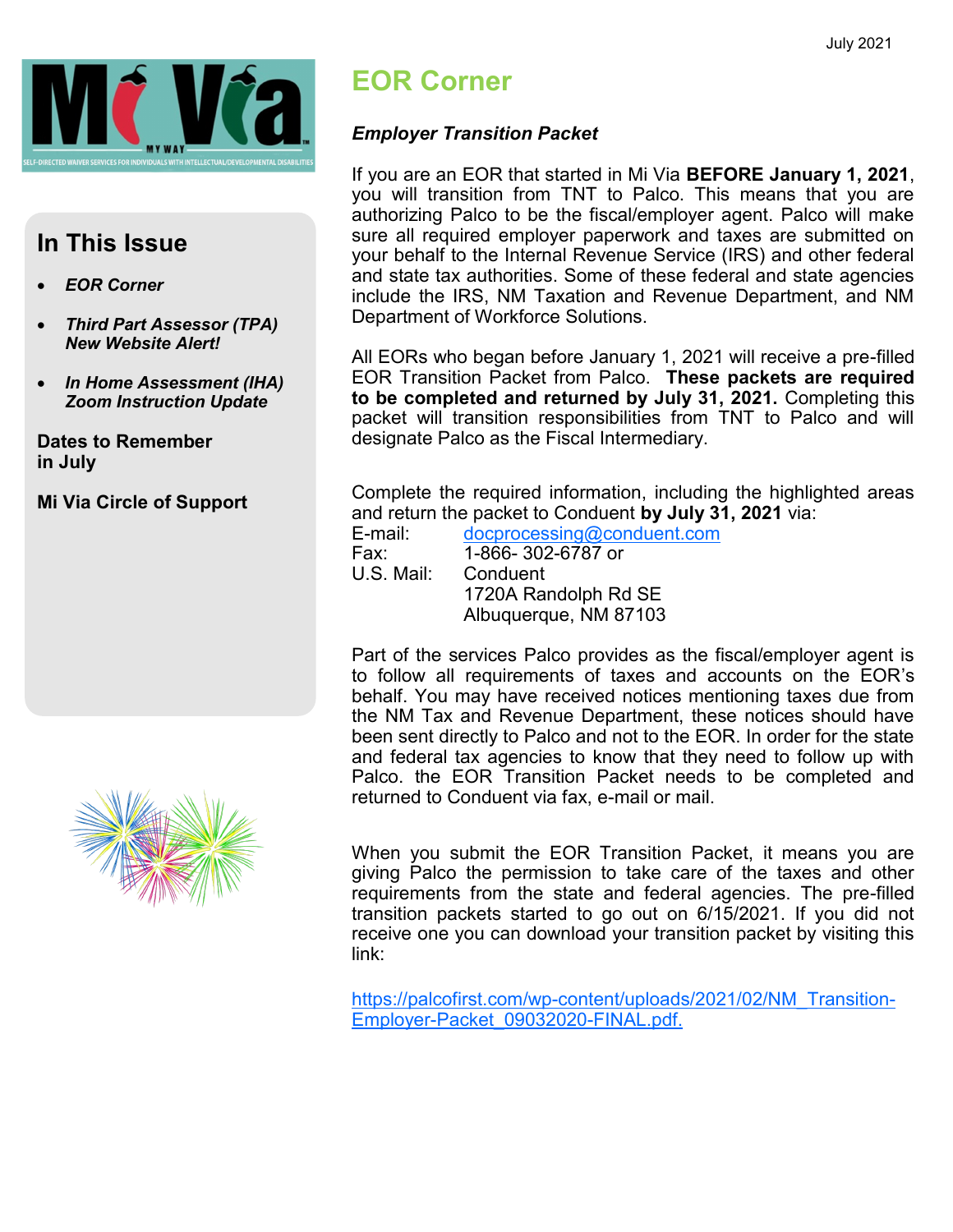FMA-Conduent Contact Information:

**Phone:** 1-800-283-4465

**Toll-free Fax:** 1-866-302-6787

#### **E-mail:**

[docprocessing@conduent.com](mailto:docprocessing@conduent.com) (This email box is for form submission only. If you have questions, please call the Consolidated Customer Service Center (CCSC) at 1-800-283-4465.

#### **Physical Address:**

1720-A Randolph Rd SE Albuquerque, NM 87106

#### **Note:**

The Mi Via Advisory Committee works with the State to share information and help with communication among all Mi Via Participants.

## **Third Part Assessor (TPA) New Website Alert!**

Comagine Health has completed their website migration.

Effective July 1, 2021, the New Mexico Medicaid webpages on qualishealth.org will move to the new website. The new web address is: [https://comagine.org/program/new](https://comagine.org/program/new-mexico-medicaid)-mexico-medicaid

New Mexico Medicaid webpages on the Qualis Health website will be automatically redirected to the new Comagine Health website for the first year. After July 2022, automatic redirections will not occur so please save the new website for future reference.

## **In Home Assessment (IHA) Zoom Instruction Update**

The State would like to remind you that Goodwill will continue to contact you by phone to schedule your In-Home Assessment (IHA). Completing the assessment **is required** for the Mi Via program.

IHA's are done using "Zoom". Zoom is an online audio and web conferencing service that people use for video conference meetings. Although the IHA's are done using Zoom, we do ask that the participant be in their home for the assessment and be available on screen by computer or mobile phone screen.

Goodwill has created step by step guides to help you use the Zoom application on your computer, tablet, and/or smart phone. The step by step instructions will be located on the Department of Health (DOH) website on the Mi Via Self-Directed Waiver Publications page:

**<https://www.nmhealth.org/about/ddsd/pgsv/sdw/publications/>**

These guides will help reduce the time it takes to get logged into your scheduled virtual meeting and reduce the frustration that can come when working with a program someone is not familiar with.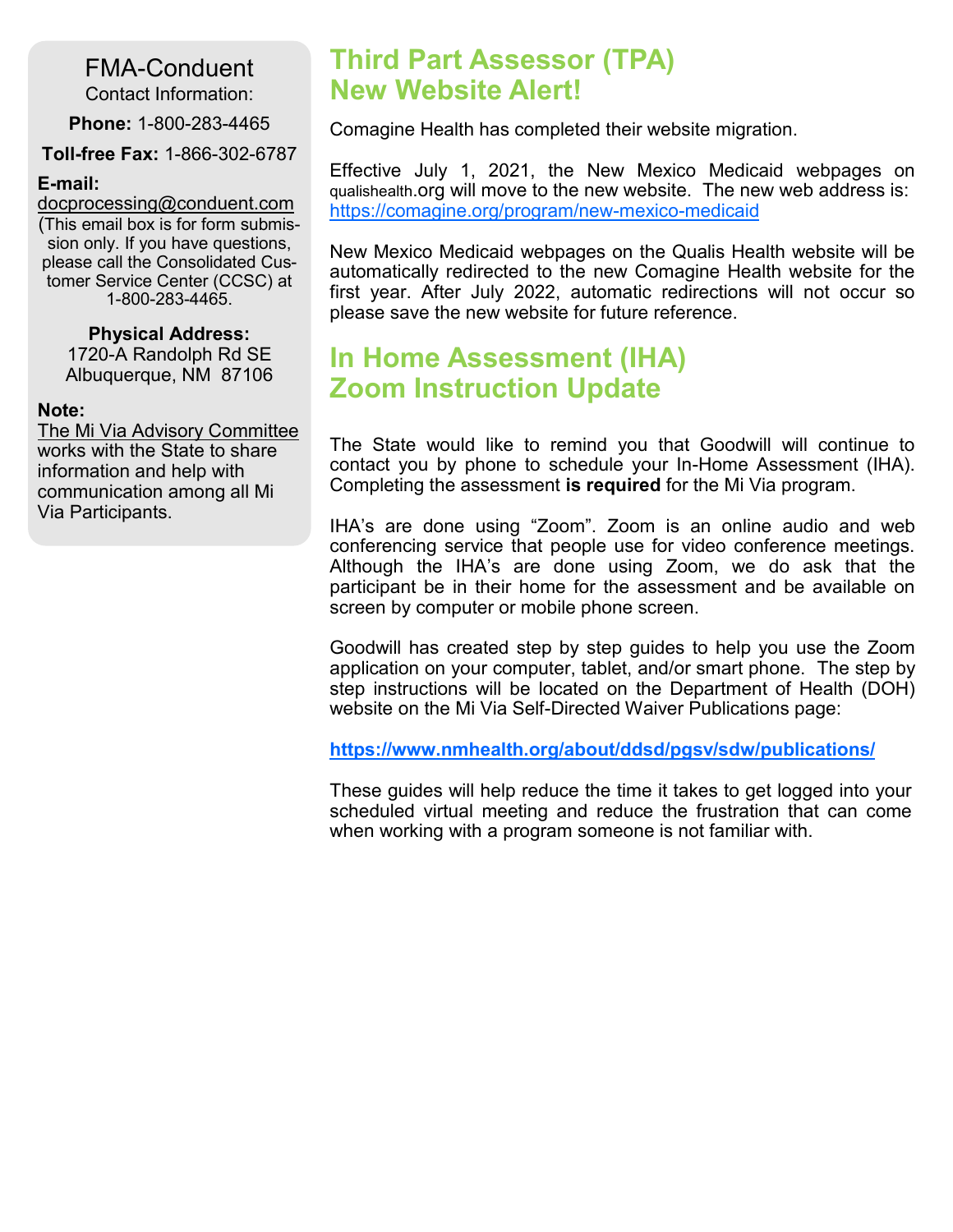# **Dates to Remember in July**

# **Service Deliveries Concerns (E.g. SSP)** July 2021

| Sun     | Mon                                                                                                   | Tue     | Wed            | Thu         | Fri                                                                                                      | Sat                                                                                                                      |
|---------|-------------------------------------------------------------------------------------------------------|---------|----------------|-------------|----------------------------------------------------------------------------------------------------------|--------------------------------------------------------------------------------------------------------------------------|
| June 27 | June 28                                                                                               | June 29 | June 30        | $\mathbf 1$ | $\overline{c}$<br><b>Vendor Checks</b><br><b>Received or</b><br><b>Deposited</b>                         | $\mathbf{3}$<br>Deadline to<br>submit PRFs for<br>7/16/21 payment                                                        |
| 4       | $\overline{5}$<br>State of NM<br>Offices will be<br>closed in<br>Observance of<br>Independence<br>Day | 6       | $\overline{7}$ | 8           | 9<br>Paychecks and<br><b>Vendor Checks</b><br><b>Received or</b><br>Deposited; end of<br>the pay period  | 10<br>Deadline to<br>submit faxed<br>timesheets,<br>Mileage & PRFs<br>for 7/23/21 pay-<br>ment; new pay<br>period begins |
| 11      | 12                                                                                                    | 13      | 14             | 15          | 16<br><b>Vendor Checks</b><br><b>Received or</b><br><b>Deposited</b>                                     | 17<br>Deadline to<br>submit PRFs for<br>7/30/21 payment                                                                  |
| 18      | 19                                                                                                    | 20      | 21             | 22          | 23<br>Paychecks and<br><b>Vendor Checks</b><br><b>Received or</b><br>Deposited; end of<br>the pay period | 24<br>Deadline to<br>submit faxed<br>timesheets,<br>Mileage & PRFs<br>for 8/6/21 pay-<br>ment; new pay<br>period begins  |
| 25      | 26                                                                                                    | 27      | 28             | 29          | 30<br><b>Vendor Checks</b><br><b>Received or</b><br><b>Deposited</b>                                     | 31<br>Deadline to<br>submit PRFs for<br>8/13/21 payment                                                                  |